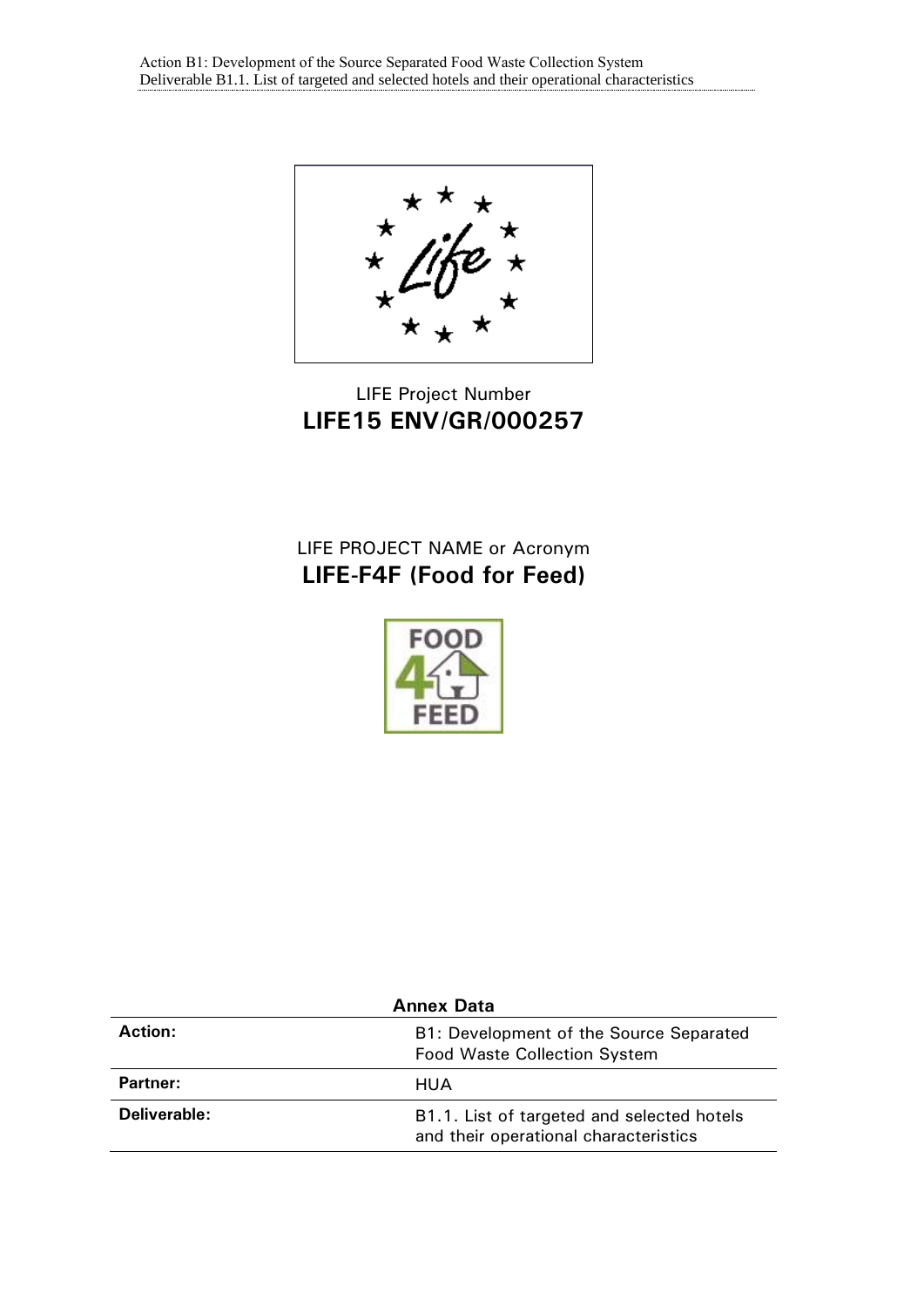*This page is intentionally blank.*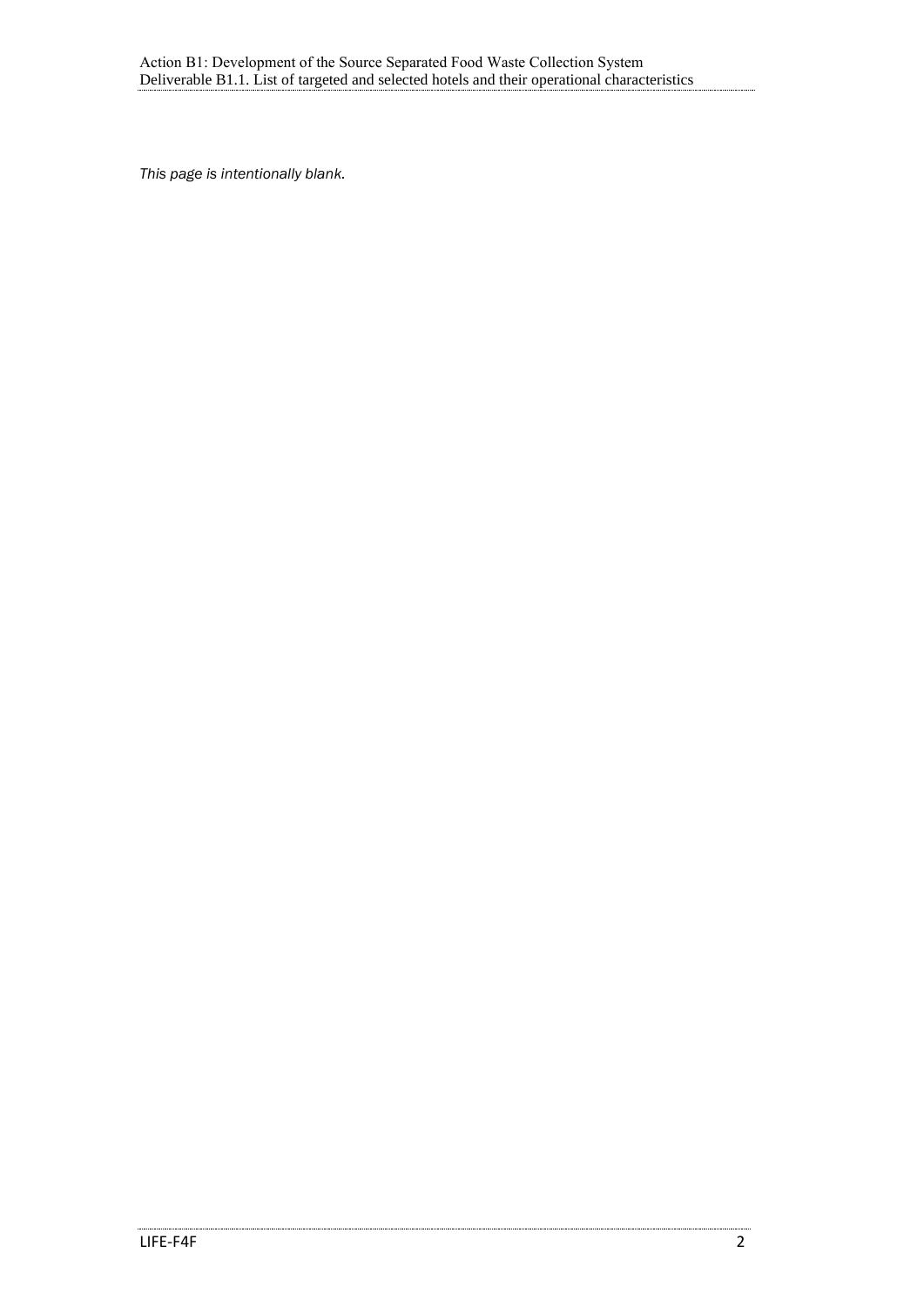# Table of Contents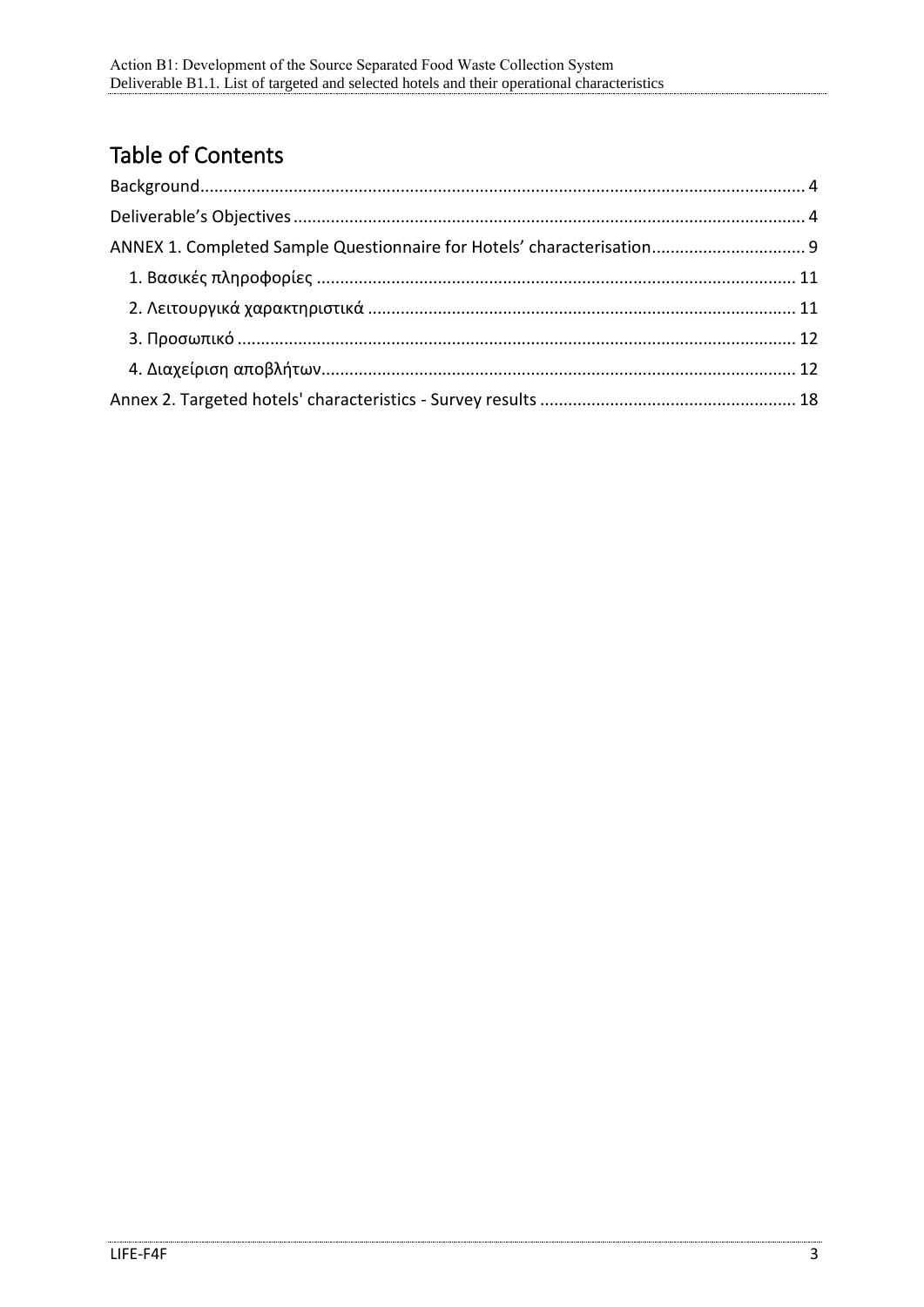## <span id="page-3-0"></span>Background

The objective of this deliverable (sub-action) is the evaluation of, (i) the existing source separation system of the organic waste, (ii) the storage conditions of these waste, (iii) the deployed tools (bags, bins etc), (iv) the quality and quantity of the separated wastes (composition analysis), and (v) the existing municipal waste collection system, for the hotels in the targeted area.

The island of Crete is one of the greatest tourist resorts in Greece (Table 1 1) and numbers more than six hundred thousand residents (623,065, ELSTAT 2011). Furthermore, Crete is a combination of urban, mountainous, rural, and purely tourist regions. Heraklion, geographically located in the centre of Crete with nearly 150,000 residents, is the metropolis of Crete. Chania and Rethymnon lie in the west and Aghios Nikolaos in the east. Regions with high seasonal variability in population due to tourism are Hersonissos and Malia, located east of Heraklion and west of Aghios Nikolaos. Ierapetra, located south of Aghios Nikolaos, qualifies as rural mainly because of the numerous greenhouses located there.

Hotels, or more broadly the hospitality sector represents one of the most important subsectors of the travel and tourism industry. It is estimated that there are more than 150 hospitality facilities compatible with F4F requirements, within the area of interest. One hundred (100) four (4\*) and five (5\*) star hotels of various sizes situated in the north coast around the City of Heraklion (25 km radius). Regarding hotels, is estimated that more than 10,000 rooms in 5-star and 4-star hotels are available. That made easy to locate the required 4 hotels, which they would participate in the programme and operate dependable source separation scheme.

## <span id="page-3-1"></span>Deliverable's Objectives

The primary goal of this deliverable is to identify the various characteristics for the hotels situated in the general area of Heraklion. A survey was conducted by the HUA, for this purpose (sample questionnaire in Annex 1). As it was important to gather significant and realistic data that will allow the development of a full-scale unit, and the successful replication and transferability of the process, a comprehensive survey has been taken place.

The survey included 28 hotels in the targeted are (*[Figure 1](#page-4-0)*) and aimed to evaluate: i) the existing source separation system of organic wastes, ii) the storage conditions of these wastes, iii) the deployed tools (bags, bins etc), iv) the quality and quantity of the separated wastes, and v) the existing municipal waste collection system.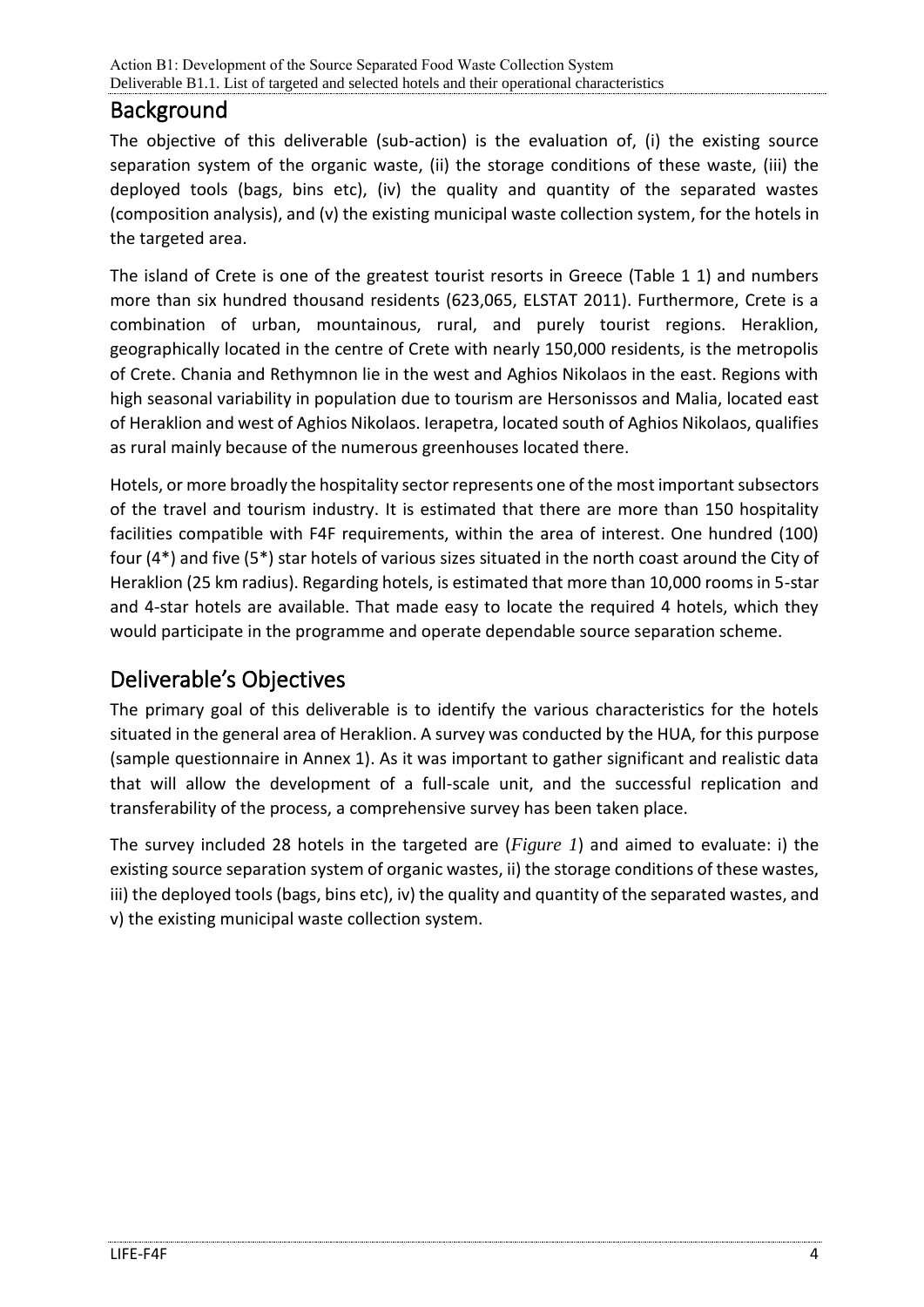<span id="page-4-0"></span>

*Figure 1. The area of the targeted 4- and 5-star hotels.*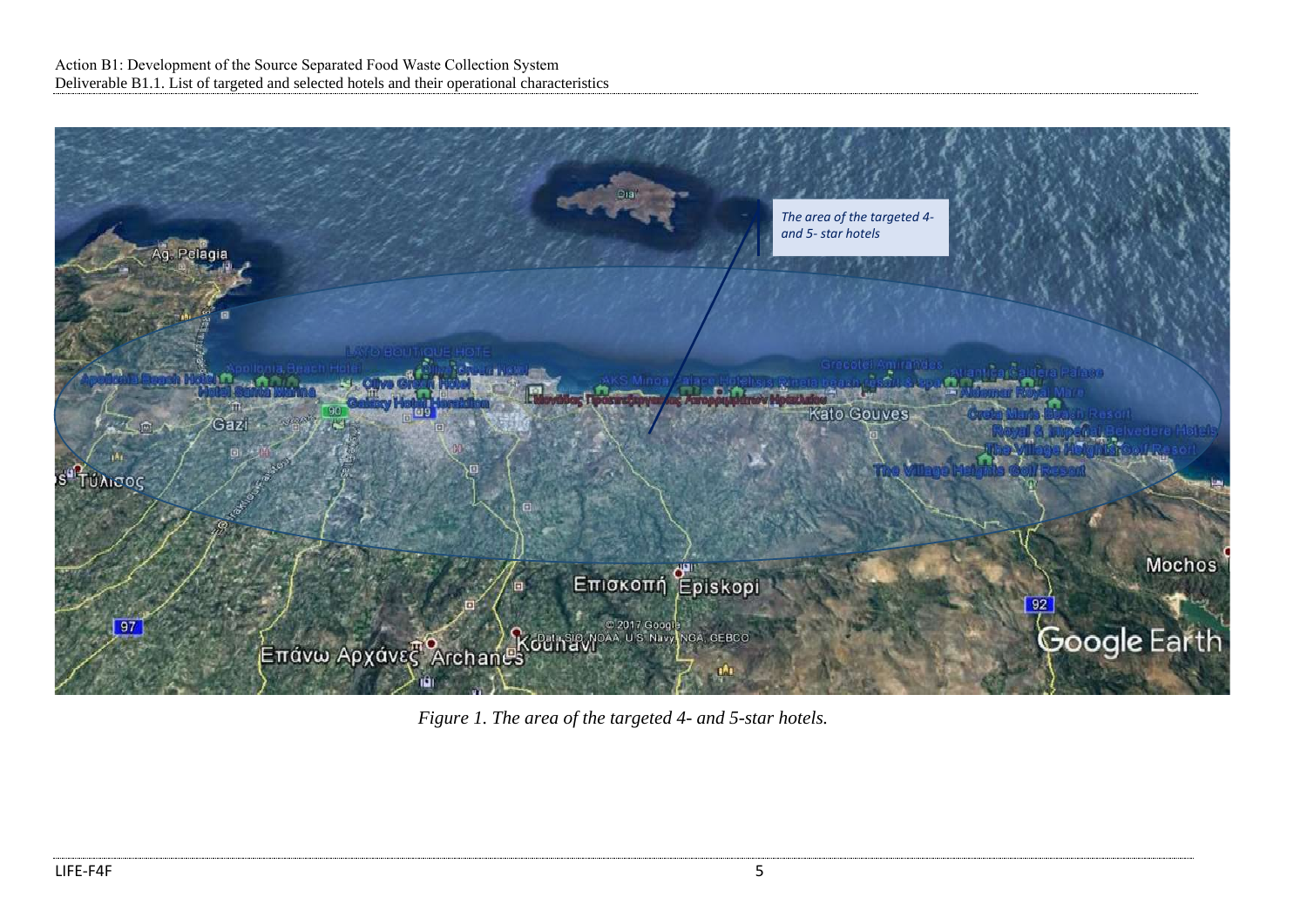Deliverable B1.1. List of targeted and selected hotels and their operational characteristics

The surveyed hotels are listed in the following table ([Table 1](#page-6-0)) and the operational characteristics are listed in Annex 2 ().

Four hotels were selected for participating in the project The hotels were selected based on their rating, their food wastes system (separated collection) and the total number of beds that should be about 2,000. Daily, these hotels will generate up to 1.0-1.2 t of source separated food wastes.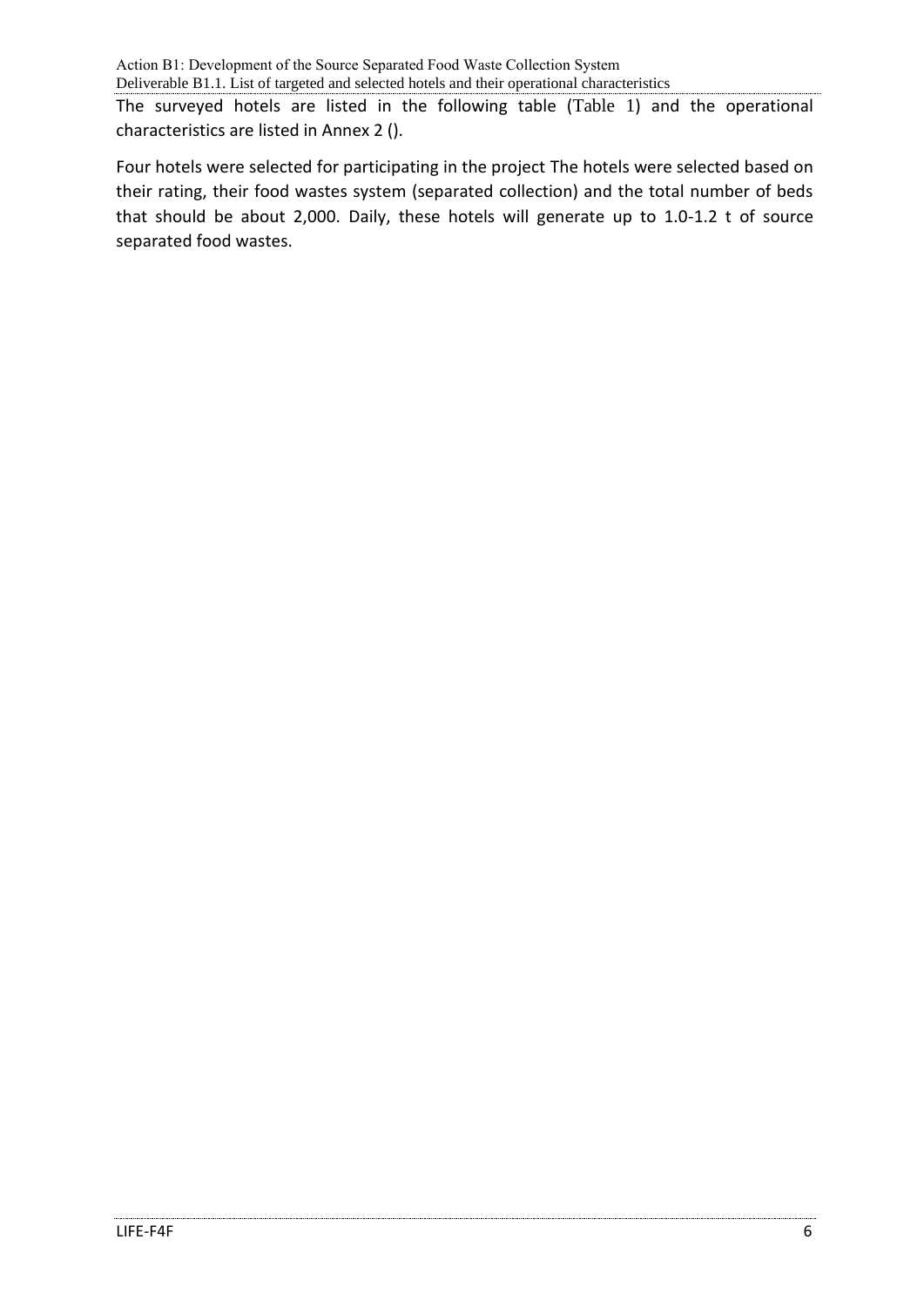#### *Table 1. List of targeted hotels and selected hotels*

<span id="page-6-0"></span>

|                | Hotel                                           | <b>Address</b>                                             | Website                                                    |  |
|----------------|-------------------------------------------------|------------------------------------------------------------|------------------------------------------------------------|--|
|                | 5 stars Hotels                                  |                                                            |                                                            |  |
| $\mathbf{1}$   | <b>GDM MEGARON HOTEL</b>                        | 9, Mpofor Ave., 71202, Heraklion, Crete                    | https://www.gdmmegaron.com                                 |  |
| $\overline{2}$ | <b>AQUILA ATLANTIS HOTEL</b>                    | 2, Igias str., Heraklion, Crete                            | http://www.aquilahotels.com                                |  |
| 3              | <b>CANDIA MARIS</b>                             | 72, A. Papandreou str., Gazi, Ammoudaras, Heraklion, Crete | http://www.candiamaris.gr                                  |  |
| $\overline{4}$ | <b>GALAXY HOTEL IRAKLIO</b>                     | 75, Dimokratias Ave., Heraklion, Crete                     | http://www.economouhotels.com                              |  |
| 5              | Annabelle Village                               | Anissaras Hersonissou, 70014                               | https://annabellebeachresort.reserve-online.net/about      |  |
| 6              | Atlantica Caldera Palace                        | Analispis, 70014, Hersonissos                              | https://www.atlanticahotels.com/                           |  |
| 7              | <b>CRETA MARIS Convention &amp; Golf Resort</b> | Hersonissos, 70014, Crete                                  | http://www.maris.gr                                        |  |
| 8              | <b>Grecotel Amirandes</b>                       | Gouves 71110 Heraklion, Crete                              | http://www.amirandes.com/                                  |  |
| 9              | <b>Imperial Belvedere</b>                       | Limenas Hersonissou                                        | http://www.belvederehotels.net/                            |  |
| $10\,$         | Mitsis Laguna Resort & Spa                      | Anissaras, 70014 Hersonissos, Crete                        | http://www.mitsishotels.com/                               |  |
| 11             | Aldemar Knossos Royal Villas                    | Limenas Hersonissou, 70014 Heraklion, Crete                | http://www.aldemar-resorts.gr/EN/Home/                     |  |
| 12             | Aldemar Royal Mare & Thalasso                   | Anissaras Hersonissos, 70014, Crete                        | http://www.aldemar-resorts.gr/EN/Home/                     |  |
| 13             | <b>Aldemar Royal Suites</b>                     | Limenas Hersonissou                                        | http://www.aldemar-resorts.gr/EN/Home/                     |  |
| 14             | Aquis Bella Beach Hotel                         | Anissaras Hersonissos, 70014, Crete                        | https://www.hotelscombined.com/Hotel/Aquis Bella Beach.htm |  |
| 15             | Mitsis Rinela Beach Resort & Spa                | Kokkini Hani, Heraklion, Crete                             | http://rinela.mitsishotels.com/                            |  |
| 16             | Mitsis Serita Beach Hotel                       | Anissaras Hersonissou, 70014, Crete                        | http://www.seritabeach.com/                                |  |
| 17             | <b>OLIVE GREEN HOTEL</b>                        | Meramvellou & Idomeneos, 71202 Heraklion, Crete            | www.olivegreenhotel.com                                    |  |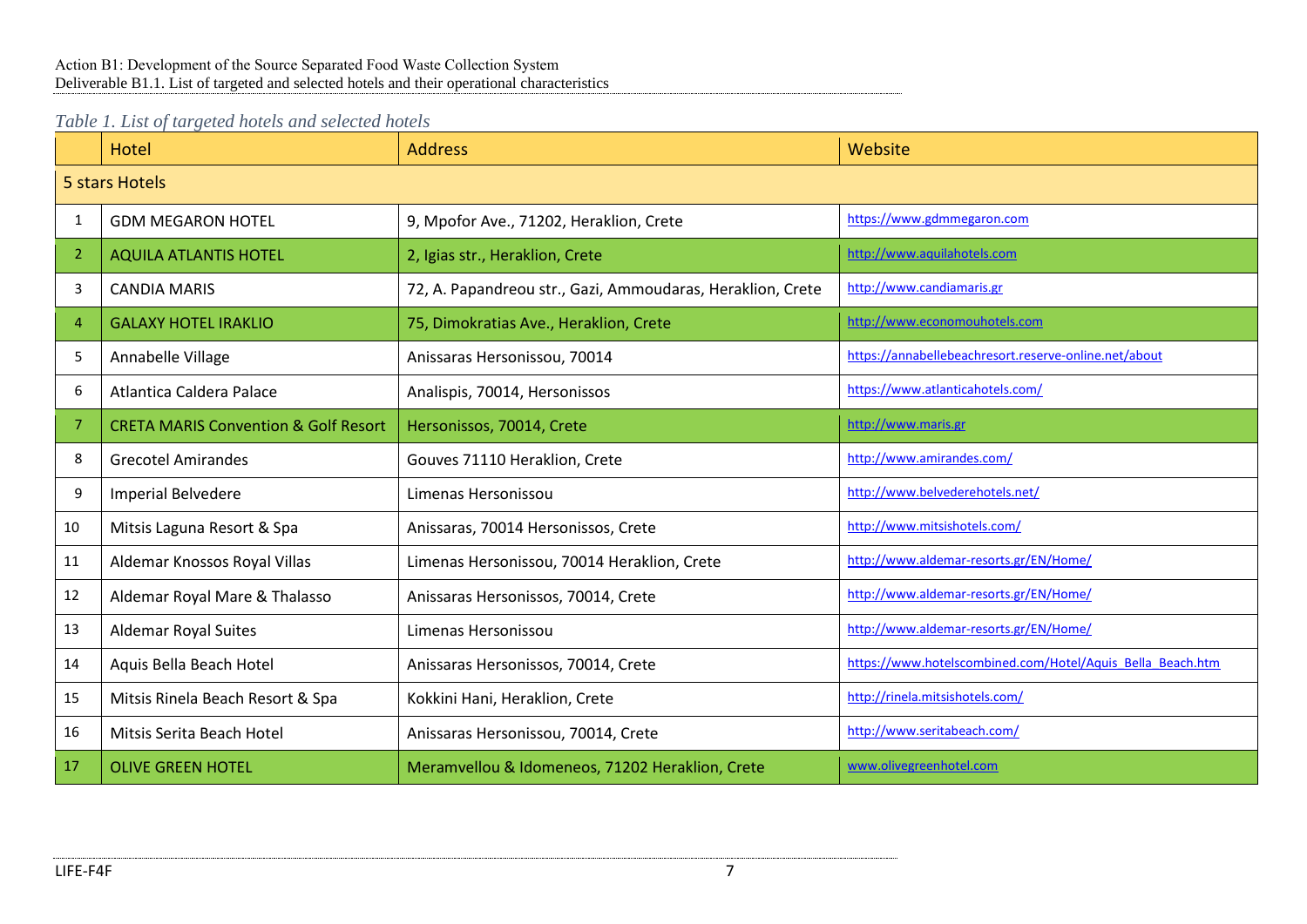|    | Hotel                           | <b>Address</b>                                             | Website                                  |
|----|---------------------------------|------------------------------------------------------------|------------------------------------------|
| 18 | St. Constantin                  | Kato Gouves                                                | http://www.stconstantin.gr/en/index.html |
| 19 | THE VILLAGE HEIGHTS GOLF RESORT | Ano Hersonissos                                            | http://www.villageheights.gr/            |
|    | 4 stars Hotels                  |                                                            |                                          |
| 20 | <b>AGAPI BEACH HOTEL</b>        | Gazi, Ammoudaras, Heraklion, Crete                         | http://www.agapibeach.gr                 |
| 21 | AKS MINOA PALACE HOTEL          | Amnissos, Heraklion, Crete                                 | http://www.akshotels.com                 |
| 22 | APOLLONIA BEACH HOTEL           | Gazi 71414, Heraklion, Crete                               | http://www.apollonia.gr                  |
| 23 | AQUIS ARINA SAND                | Kokkini Hani, Heraklion, Crete                             | http://www.aquisresorts.com              |
| 24 | <b>ASTORIA CAPSIS HOTEL</b>     | Pl. Eleftherias, Heraklion, Crete                          | http://www.astoriacapsis.gr              |
| 25 | <b>CRETA BEACH</b>              | 74, A. Papandreou str., Gazi, Ammoudaras, Heraklion, Crete | http://www.cretabeach.com                |
| 26 | KNOSSOS BEACH HOTEL& BUNGALOWS  | Kokkini Hani, Heraklion, Crete                             | http://www.knossosbeach.gr               |
| 27 | LATO BOUTIQUE HOTEL             | 15, Epimenidou str., 71202 Heraklion, Crete                | http://www.lato.gr/                      |
| 28 | SANTA MARINA                    | 106, Papandreou str., Gazi, Ammoudaras, Heraklion, Crete   | http://www.apollonia.gr                  |

Note: The highlighted hotels are these that have been finally selected and agreements have been signed.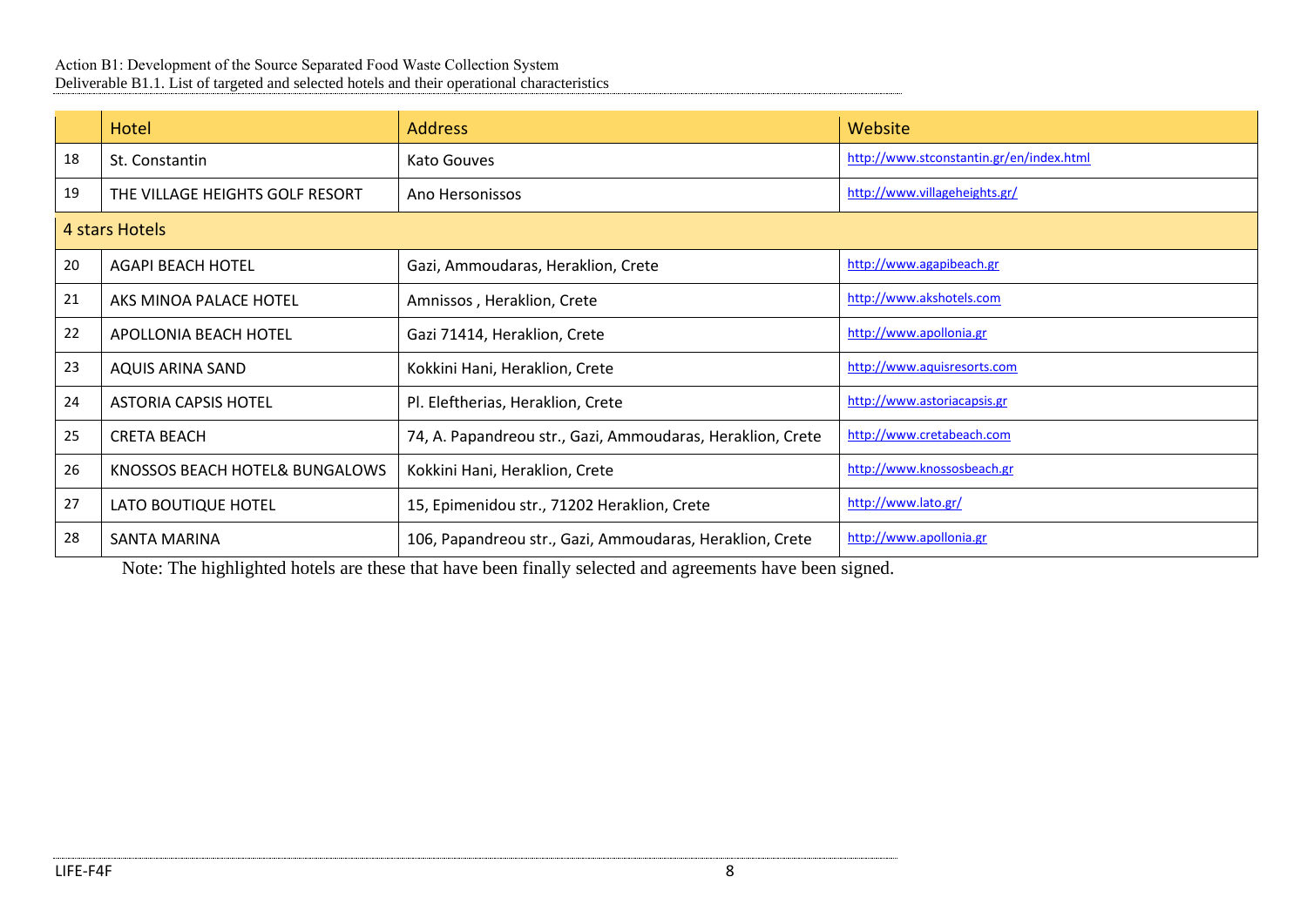## <span id="page-8-0"></span>Annex 1. Completed Sample Questionnaire for Hotels' characterisation

[ΕΡΩΤΗΜΑΤΟΛΟΓΙΟ ∆ΙΑΓΝΩΣΤΙΚΗΣ ΕΡΕΥΝΑΣ]



## **ΧΑΡΟΚΟΠΕΙΟ ΠΑΝΕΠΙΣΤΗΜΙΟ**

## **ΕΡΩΤΗΜΑΤΟΛΟΓΙΟ ∆ΙΑΓΝΩΣΤΙΚΗΣ ΕΡΕΥΝΑΣ**

# **LIFE15 ENV/GR/000257 LIFE-F4F (Food for Feed)**

To ερωτηματολόγιο που ακολουθεί, εκπονήθηκε στο πλαίσιο του ευρωπαϊκού προγράμματος LIFE: «**Food for Feed: An Innovative Process for Transforming Hotels' Food Wastes into Animal Feed**». (Καινοτόμος Διεργασία για τη Μετατροπή των Ξενοδοχειακών Αποβλήτων Τροφών σε Ζωοτροφή, LIFE-F4F), LIFE15 ENV/GR/000257.

Στο πρόγραμμα αυτό συμμετέχουν ο Ενιαίος Σύνδεσμος Διαχείρισης Απορριμμάτων Κρήτης (Ε.Σ.Δ.Α.Κ.), το Γεωπονικό Πανεπιστήμιο Αθηνών, το Χαροκόπειο Πανεπιστήμιο, το Freie Universität Berlin (Ελεύθερο Πανεπιστήμιο του Βερολίνου) και το Τεχνολογικό Εκπαιδευτικό Ίδρυμα (ΤΕΙ) Κρήτης.

Ο κύριος στόχος του έργου LIFE-F4F είναι να αξιολογήσει, σε πιλοτική κλίμακα, μια καινοτόμο, τεχνολογικά απλή και με χαμηλές εκπομπές ρύπων διαδικασία, που επιτρέπει την ασφαλή μετατροπή των διαχωρισμένων στην πηγή απόβλητων τροφών, κυρίως από ξενοδοχεία (και γενικότερα από επιχειρήσεις εστίασης και διασκέδασης), σε ζωοτροφή, αξιοποιώντας μια τροποποιημένη διαδικασία ηλιακής ξήρανσης/ παστερίωσης.

Το έργο συμπεριλαμβάνει το σχεδιασμό, τη λειτουργία και την αξιολόγηση του συστήματος χωριστής συλλογής για τα απόβλητα τροφών των ξενοδοχείων σε τουριστική περιοχή της Κρήτης, αξιοποιώντας το υφιστάμενο σύστημα διαχωρισμού στην πηγή που εφαρμόζεται λόγω των κανονισμών ISO και HACCP.

Η διαγνωστική έρευνα πραγματοποιείται με στόχο να συγκεντρωθούν ουσιαστικά και ρεαλιστικά δεδομένα που θα επιτρέψουν την ανάπτυξη της πιλοτικής μονάδας σε βιομηχανική κλίμακα. Η έρευνα θα περιλαμβάνει τουλάχιστον 20 ξενοδοχεία και έχει ως στόχο να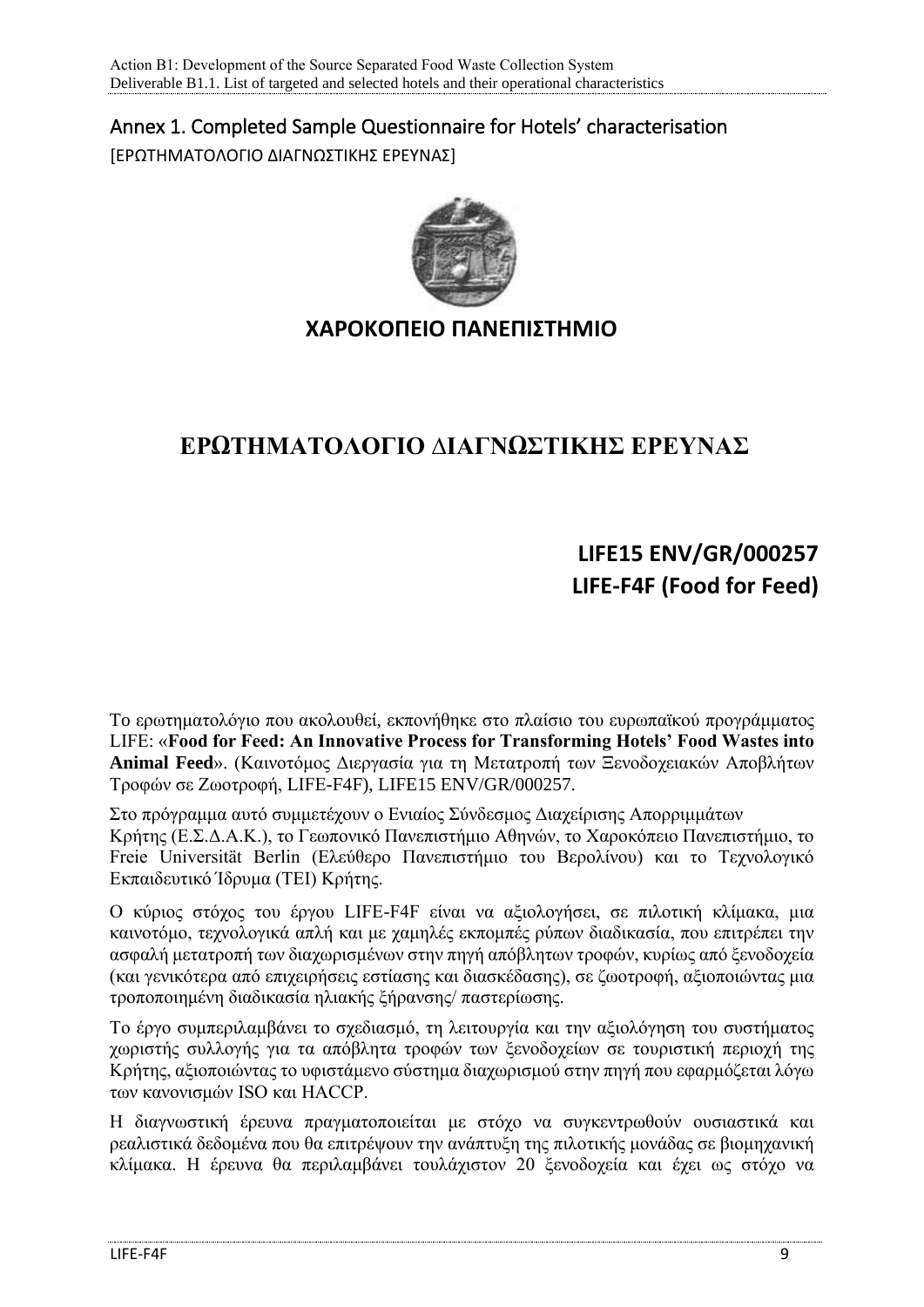Action Β1: Development of the Source Separated Food Waste Collection System

Deliverable B1.1. List of targeted and selected hotels and their operational characteristics

αξιολογήσει: α) το υφιστάμενο σύστημα διαλογής στην πηγή των αποβλήτων τροφών, β) τις συνθήκες προσωρινής αποθήκευσης των αποβλήτων αυτών, γ) τα μέσα συλλογής (κάδοι, πλαστικές σακούλες κλπ.), δ) την ποιότητα και η ποσότητα του διαχωρισμένου στην πηγή κλάσματος των απορριμμάτων, και ε) το υφιστάμενο δημοτικό σύστημα συλλογής αστικών αποβλήτων.

Η έρευνα αυτή δεν είναι δυνατή χωρίς τη δική σας συμβολή, που συνίσταται στη συμπλήρωση του παρόντος ερωτηματολογίου. Η βοήθειά σας κρίνεται σημαντική και καθοριστική για τα αποτελέσματά της συγκεκριμένης διερεύνησης.

Παρακαλούμε συμπληρώστε πλήρως όλα τα πεδία με όσο το δυνατόν μεγαλύτερη σαφήνεια και ακρίβεια. Όταν δεν είναι δυνατόν να απαντήσετε σε κάποια ερώτηση θα εκτιμούσαμε μια σύντομη αιτιολόγηση π.χ. «έλλειψη στοιχείων».

Το ερωτηματολόγιο θα χρησιμοποιηθεί αποκλειστικά για τους σκοπούς του έργου LIFE-F4F. Όλες οι παρεχόμενες πληροφορίες είναι αυστηρά εμπιστευτικές και θα χρησιμοποιηθούν με αποκλειστικό σκοπό την επεξεργασία τους για την εξαγωγή στατιστικών δεδομένων για το έργο.

Σας ευχαριστούμε εκ των προτέρων για τη συνεργασία σας σε αυτό το πολύ σημαντικό ευρωπαϊκό έργο που θα επιτρέψει την αξιολόγηση και σύγκριση των παραμέτρων λειτουργία της προτεινόμενης διαδικασίας με βάση πραγματικά δεδομένα.

Τα συμπληρωμένα ερωτηματολόγια θα πρέπει να αποσταλούν σε ηλεκτρονική μορφή στη ηλεκτρονική διεύθυνση, eterzis@hua.gr ή με φαξ στο 210 9514759 ή εναλλακτικά ταχυδρομικά:

Υπόψη: κ. Κωνσταντία Αικατερίνη Λαζαρίδη Χαροκόπειο Πανεπιστήμιο Τμήμα Γεωγραφίας Ελευθερίου Βενιζέλου 70 Καλλιθέα 17671 Αθήνα

Παρακαλούμε επικοινωνήστε με τον Δρ. Ευάγγελο Τερζή (Τηλ.: 210 9549294/ 6973805968, email: eterzis@hua.gr), εάν έχετε οποιαδήποτε ερώτηση σχετικά με αυτό το ερωτηματολόγιο.

Έχω ενημερωθεί για τους σκοπούς της παρούσας έρευνας, η οποία διεξάγεται στο πλαίσιο του έργου «Food for Feed: An Innovative Process for Transforming Hotels' Food Wastes into Animal Feed», και συμμετέχω  $\Box$  εθελοντικά.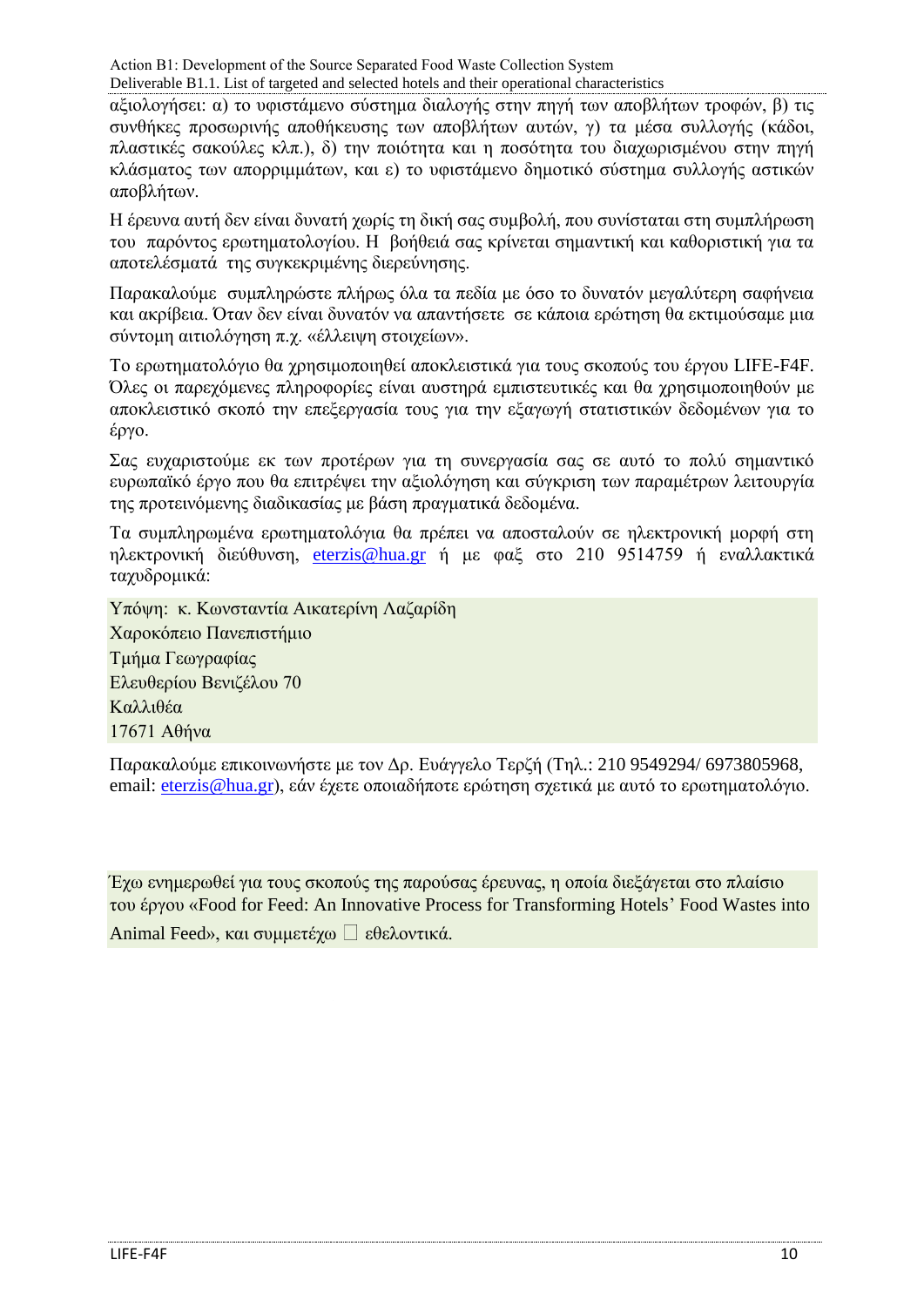### <span id="page-10-0"></span>*1. Βασικές πληροφορίες*

Όνομα Ξενοδοχείου: ……AQUILA ATLANTIS ….. Κατηγορία: ……5\*…. Όνομα εταιρείας: …ΑΤΛΑΝΤΙΣ ΑΞΤΕ………………………………………. Οδός: ΥΓΕΙΑΣ… Αριθμός: 2.. Πόλη: …ΗΡΑΚΛΕΙΟ….. Νομός: ΗΡΑΚΛΕΙΟΥ….. ΤΚ: …71202. Όνομα Διευθυντού Ξενοδοχείου/ Εταιρείας: ΜΠΑΡΕΛΙΕΡ ΓΕΩΡΓΙΟΣ Όνομα και θέση αυτού που συμπληρώνει το ερωτηματολόγιο: ΦΛΟΥΡΗ ΕΛΕΥΘΕΡΙΑ – DUTY MANAGER Τηλέφωνο: 2810229103…. Φαξ: 2810226265…. Ηλεκτρονική διεύθυνση (email): dutymgr.at@aquilahotels.com

### <span id="page-10-1"></span>*2. Λειτουργικά χαρακτηριστικά*

| (i) | 164<br>Αριθμός δωματίων:                  |
|-----|-------------------------------------------|
|     | 291<br>(ii) Αριθμός κλινών:               |
|     | 365<br>(iii) Ημέρες λειτουργίας:          |
|     | 67%<br>(iv) Μέση πληρότητα δωματίων:      |
| (v) | 68.4%<br>Μέση πληρότητα ατόμων:           |
|     | 2 ημέρες<br>(vi) Μέση διάρκεια παραμονής: |

(vii) Το ξενοδοχείο προσφέρει γεύματα;



Αν ναι, μπορείτε να εκτιμήσετε τον αριθμό των μερίδων που προσφέρονται κατά τις περιόδους Απρίλιο-Ιούνιο, Ιούλιο-Αύγουστο και Σεπτέμβριο-Οκτώβριο;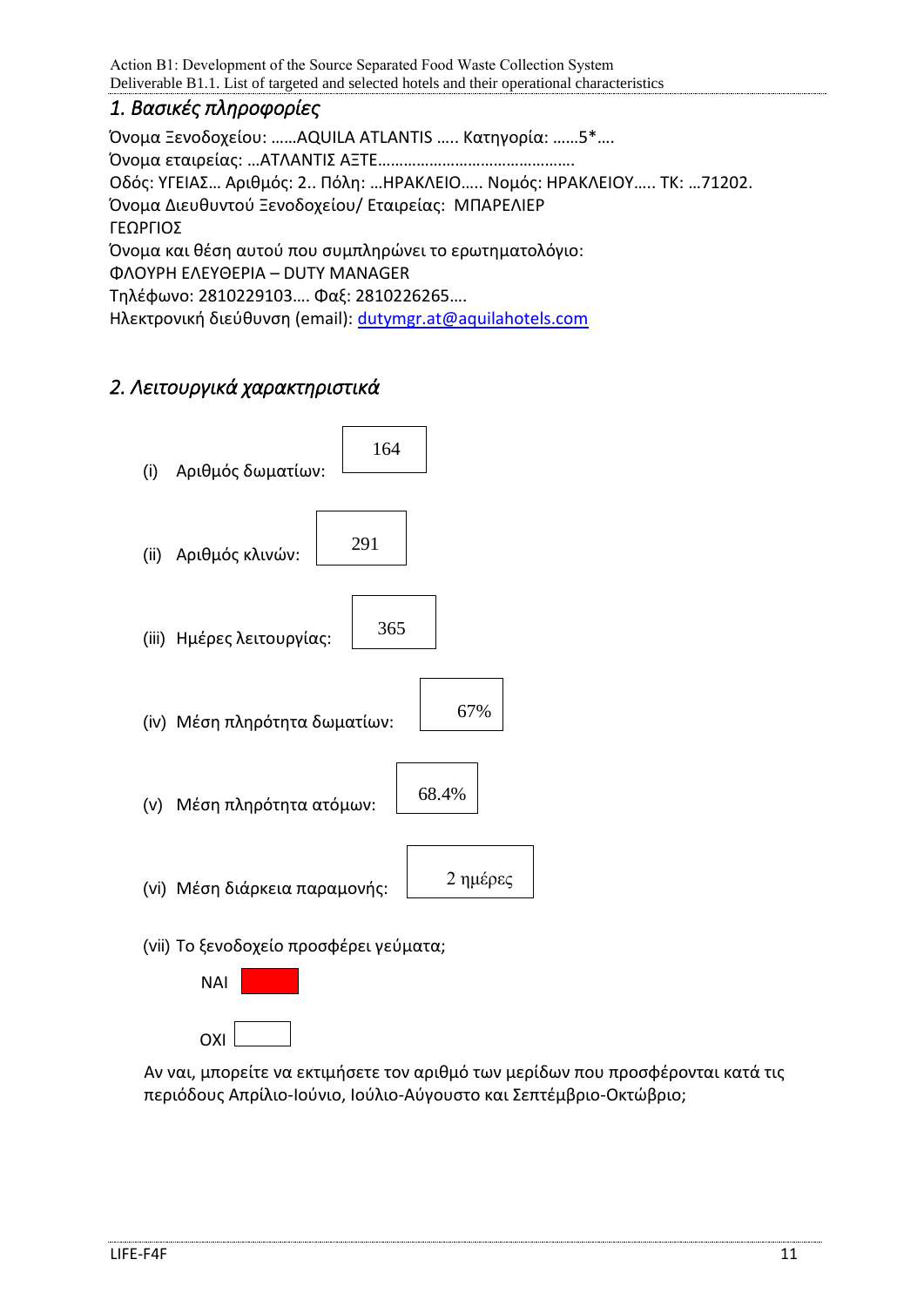Action Β1: Development of the Source Separated Food Waste Collection System Deliverable B1.1. List of targeted and selected hotels and their operational characteristics

|                   | Αριθμός μερίδων  |                   |                       |  |
|-------------------|------------------|-------------------|-----------------------|--|
| Είδος γεύματος    | Απρίλιος-Ιούνιος | Ιούλιος-Αύγουστος | Σεπτέμβριος-Οκτώβριος |  |
| α) Πρωινό         | 16000            | 15000             | 15000                 |  |
| β) Μεσημεριανό    |                  |                   |                       |  |
| γ) Δείπνο         |                  |                   |                       |  |
| $\delta$ ) Buffet | 4049             | 7009              | 5200                  |  |
| ε) Room service   |                  |                   |                       |  |
| ε) Άλλο           |                  |                   |                       |  |
|                   |                  |                   |                       |  |

#### <span id="page-11-0"></span>*3. Προσωπικό*

(i) Αριθμός μόνιμου προσωπικού:

34

(ii) Εποχικό προσωπικό (σε περιόδους αιχμής):

### <span id="page-11-1"></span>*4. Διαχείριση αποβλήτων*

- [1] Έχει το ξενοδοχείο ως πολιτική του τη δέσμευση να μειώσει την επίδραση στο περιβάλλον;
	- ΝΑΙ



[2] Έχει το ξενοδοχείο αναπτύξει σχέδιο δράσης για την αειφόρο ανάπτυξη;



ΟΧΙ

[3] Το ξενοδοχείο εφαρμόζει κάποιο σύστημα διαχείρισης ποιότητας (π.χ. ISO 9001);



Αν ναι, ποιο είναι; ……ISO 9001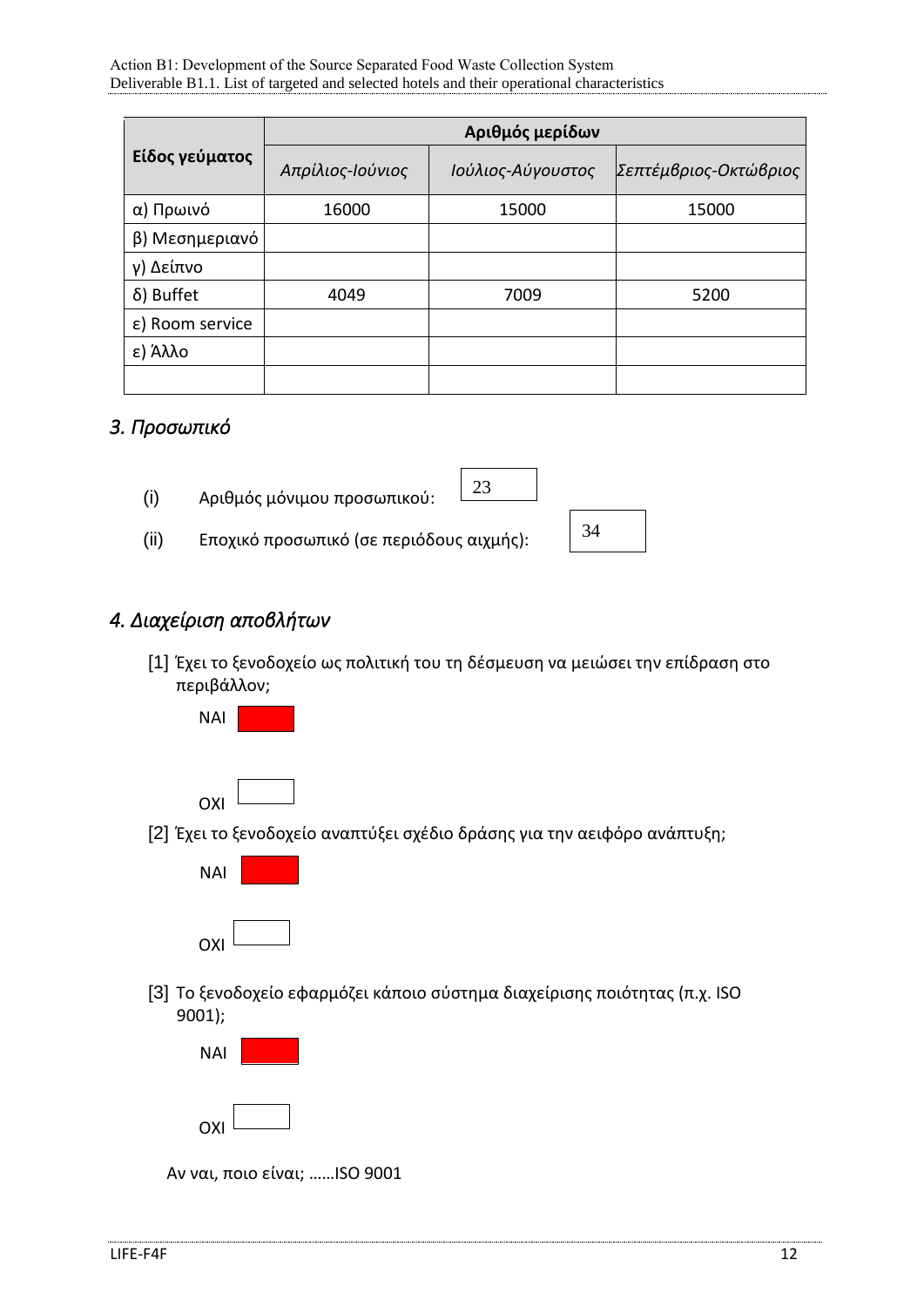| <b>NAI</b> |  |
|------------|--|
| oxi l      |  |

[5] Υπάρχει αρμόδιος στο ξενοδοχείο για τη διαχείριση των απορριμμάτων; Αν ναι ποιος είναι;

> ΟΛΟΙ ΟΙ ΠΡΟΙΣΤΑΜΕΝΟΙ ΤΩΝ ΤΜΗΜΑΤΩΝ ΕΜΠΛΕΚΟΝΤΑΙ ΣΤΗ ΔΙΑΔΙΚΑΣΙΑ ΤΗΣ ΑΝΑΚΥΚΛΩΣΗΣ ΚΑΙ ΔΙΑΧΕΙΡΙΣΗΣ ΑΠΟΡΡΙΜΜΑΤΩΝ………………………………..

[6] Ποια είναι η *εβδομαδιαία* ή *μηνιαία* παραγωγή απορριμμάτων του ξενοδοχείου; (Προσδιορίστε εάν οι ποσότητες που θα αναγράψετε, προέρχονται από υφιστάμενα ζυγολόγια ή εκτιμήσεις)

2 τόνους/εβδομάδα τους χειμερινούς μήνες…4 τόνους/εβδομάδα τους καλοκαιρινούς μήνες (οι αναγραφόμενες ποσότητες είναι εκτίμηση γιατί μέχρι τώρα δεν γίνεται κάποια καταγραφή)

Παρατηρείται εποχική διακύμανση στις ποσότητες των απορριμμάτων και αν ναι, ποια η παραγόμενη ποσότητα απορριμμάτων για τις περιόδους Απρίλιο Ιούνιο, Ιούλιο-Αύγουστο και Σεπτέμβριο-Οκτώβριο;

Δεν υπάρχει καταγραφή………………………..…………………………………..

|                    | Απρίλιος-<br>Ιούνιος                                                | Ιούλιος-<br>Αύγουστος | Σεπτέμβριος -<br>Οκτώβριος |
|--------------------|---------------------------------------------------------------------|-----------------------|----------------------------|
|                    | Μονάδα καταγραφής εβδομάδα]<br>[τόννοι/ μήνα] ή [τόννοι/ εβδομάδα]* |                       |                            |
| Ποσότητα αποβλήτων |                                                                     |                       |                            |

\**επιλέξτε ανάλογα* 

[7] Τι μέσα προσωρινής αποθήκευσης χρησιμοποιεί το ξενοδοχείο για τις διάφορες κατηγορίες αποβλήτων;

| Ρεύμα αποβλήτων                    | Κάδος      | Σακούλα    | Άλλο* |
|------------------------------------|------------|------------|-------|
| α) Απόβλητα τροφών                 |            | <b>NAI</b> |       |
| β) Συσκευασίες                     | NAI        |            |       |
| γ) Άλλα ανακυκλώσιμα               | <b>NAI</b> |            |       |
| δ) Απόβλητα κήπου (π.χ.<br>κλαδιά) |            |            |       |
| ε) Υπόλοιπα                        |            |            |       |
| $\star$<br>$\sim$ $\sim$ $\sim$    |            |            |       |

\**προσδιορίστε*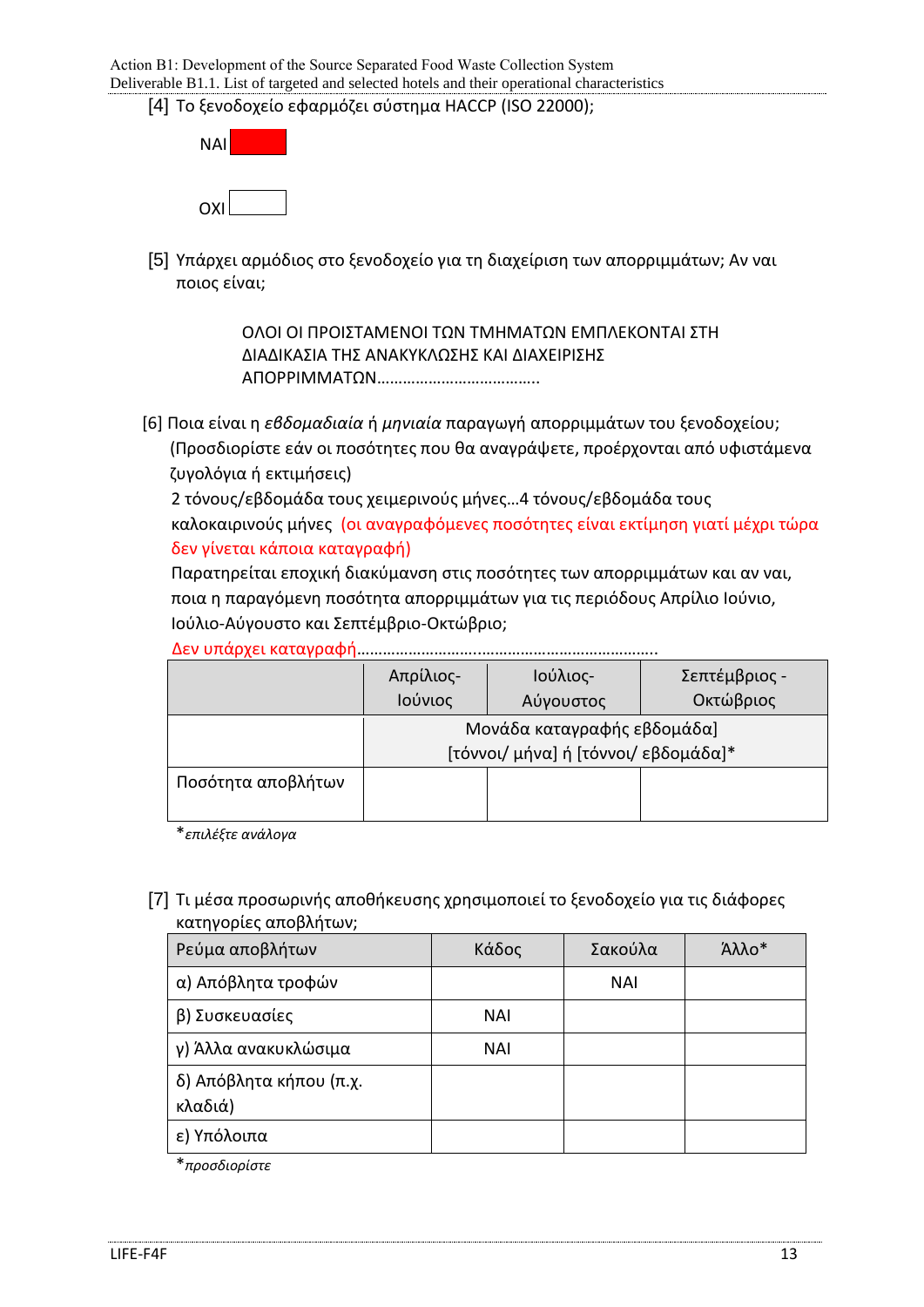[8] Πραγματοποιείται χωριστή συλλογή συγκεκριμένων ρευμάτων αποβλήτων;



ΟΧΙ

Αν ναι, για ποια ρεύματα; Σημειώστε στον παρακάτω πίνακα

| Ρεύμα αποβλήτων                 | [NA]       | [OX] |
|---------------------------------|------------|------|
| α) Απόβλητα τροφών              | NAI        |      |
| β) Συσκευασίες                  | <b>NAI</b> |      |
| γ) Άλλα ανακυκλώσιμα            | <b>NAI</b> |      |
| δ) Απόβλητα κήπου (π.χ. κλαδιά) |            |      |
| ε) Υπόλοιπα                     |            |      |

[10] Τι μέγεθος κάδων, συμπιεστών ή απορριμματοκιβωτίων διαθέτει το ξενοδοχείο για τα σύμμεικτα απορρίμματα ή για προδιαλεγμένο ρεύμα απορριμμάτων;

ΚΑΔΟΙ ΔΗΜΟΥ, ΚΑΔΟΣ ΑΦΗΣ ΓΙΑ ΜΠΑΤΑΡΙΕΣ, ΕΠΙΣΤΡΟΦΗ ΓΥΑΛΙΝΩΝ ΦΥΑΛΩΝ –ΤΟΠΟΘΕΤΗΣΗ ΣΤΑ ΚΙΒΩΤΙΑ ΤΟΥΣ, ΣΥΛΛΟΓΗ ΚΑΜΜΕΝΩΝ ΛΑΔΙΩΝ ΣΕ ΕΙΔΙΚΑ ΔΟΧΕΙΑ …………………………………………………………………………………………

Πώς γίνεται η συλλογή και η μεταφορά των απορριμμάτων του ξενοδοχείου και από ποιον (δήμος, Ιδιώτης);

ΣΥΛΛΟΓΗ ΚΑΙ ΜΕΤΑΦΟΡΑ ΑΠΟ ΤΟΝ ΔΗΜΟ ΗΡΑΚΛΕΙΟΥ ΜΕ ΤΑ ΑΠΟΡΡΙΜΜΑΤΟΦΟΡΑ

[11] Ποια η συχνότητα συλλογής των απορριμμάτων του ξενοδοχείου σας κατά τις περιόδους Απρίλιο-Ιούνιο, Ιούλιο-Αύγουστο και Σεπτέμβριο-Οκτώβριο;

|                                                  | Απρίλιος-<br>Ιούνιος | Ιούλιος-<br>Αύγουστος | Σεπτέμβριος-<br>Οκτώβριος |
|--------------------------------------------------|----------------------|-----------------------|---------------------------|
| α) Κάθε ημέρα (όλες τις ημέρες της<br>εβδομάδας) | NAI                  | <b>NAI</b>            | <b>NAI</b>                |
| β) Έξι φορές την εβδομάδα                        |                      |                       |                           |
| γ) Κάθε ημέρα, εκτός<br>σαββατοκύριακου          |                      |                       |                           |
| δ) Τρεις φορές την εβδομάδα                      |                      |                       |                           |
| ε) Δύο φορές την εβδομάδα                        |                      |                       |                           |
| στ) Άλλο (Αναφέρετε πότε)                        |                      |                       |                           |
| ζ) Δε γνωρίζω                                    |                      |                       |                           |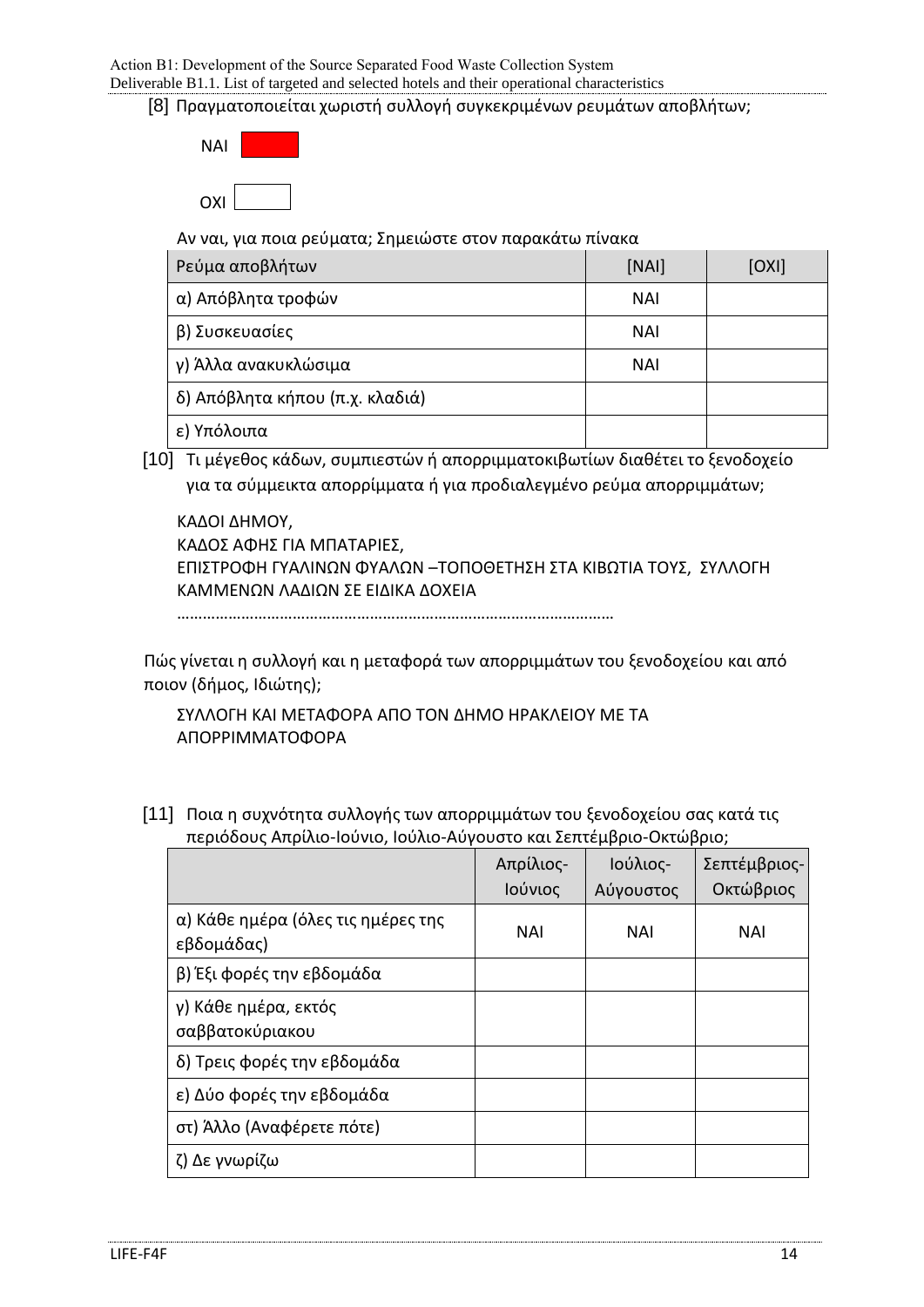[12] Σημειώστε τις ποσότητες για τις κατηγορίες των αποβλήτων του παρακάτω πίνακα που απορρίπτονται κατά μέσο όρο ημερησίως στις ημέρες λειτουργίας του ξενοδοχείου.

|                                 | Μονάδα καταγραφής |  |  |  |  |  |  |  |
|---------------------------------|-------------------|--|--|--|--|--|--|--|
| Κατηγορία                       | κιλά/ λίτρα*      |  |  |  |  |  |  |  |
| α) Απόβλητα τροφών              | 150 Kgr.          |  |  |  |  |  |  |  |
| β) Συσκευασίες                  | 50 kgr.           |  |  |  |  |  |  |  |
| γ) Άλλα ανακυκλώσιμα            | 10 Kgr.           |  |  |  |  |  |  |  |
| δ) Απόβλητα κήπου (π.χ. κλαδιά) | ΔΕΝ ΥΠΑΡΧΟΥΝ      |  |  |  |  |  |  |  |
| ε) Υπόλοιπα                     |                   |  |  |  |  |  |  |  |

\**επιλέξτε ανάλογα* 

[13] Τα απόβλητα τροφών και τροφίμων διακρίνονται σε δύο κατηγορίες: τα **αναπόφευκτα** και εκείνα που μπορούν να αποφευχθούν (**αποφευκτέα**). Στην πρώτη κατηγορία ανήκουν τα υπολείμματα τροφών και τροφίμων που δεν θα μπορούσαν να αποφευχθούν, όπως η φλούδα της μπανάνας, τα κουκούτσια των φρούτων ή τα τσόφλια των αυγών. Στη δεύτερη κατηγορία περιλαμβάνονται τρόφιμα που απορρίφθηκαν είτε γιατί δεν χρησιμοποιήθηκαν καθόλου (πριν τη λήξη τους), είτε γιατί χρησιμοποιήθηκαν εν μέρει κατά την παρασκευή και κατανάλωση γευμάτων. Επιπλέον, περιλαμβάνει τις ποσότητες φρέσκων φρούτων και λαχανικών που απορρίφθηκαν.

Είναι δυνατόν να εκτιμήσετε το ποσοστό των **αναπόφευκτων** αποβλήτων τροφών στο σύνολο των παραγόμενων αποβλήτων τροφών;



Τοποθετείστε τις κατηγορίες των αποβλήτων τροφών του παρακάτω πίνακα σε σειρά κατάταξης, ανάλογα με την ποια θεωρείτε ως σημαντικότερη, κυκλώνοντας ένα αριθμό για κάθε κατηγορία (1 = πιο σημαντική, 2 = λιγότερο σημαντική κλπ.). Αν είναι δυνατόν να εκτιμήσετε, βάσει της εμπειρίας σας, το ποσοστό των **αναπόφευκτων** αποβλήτων για κάθε κατηγορία, συμπληρώστε τη τελευταία στήλη.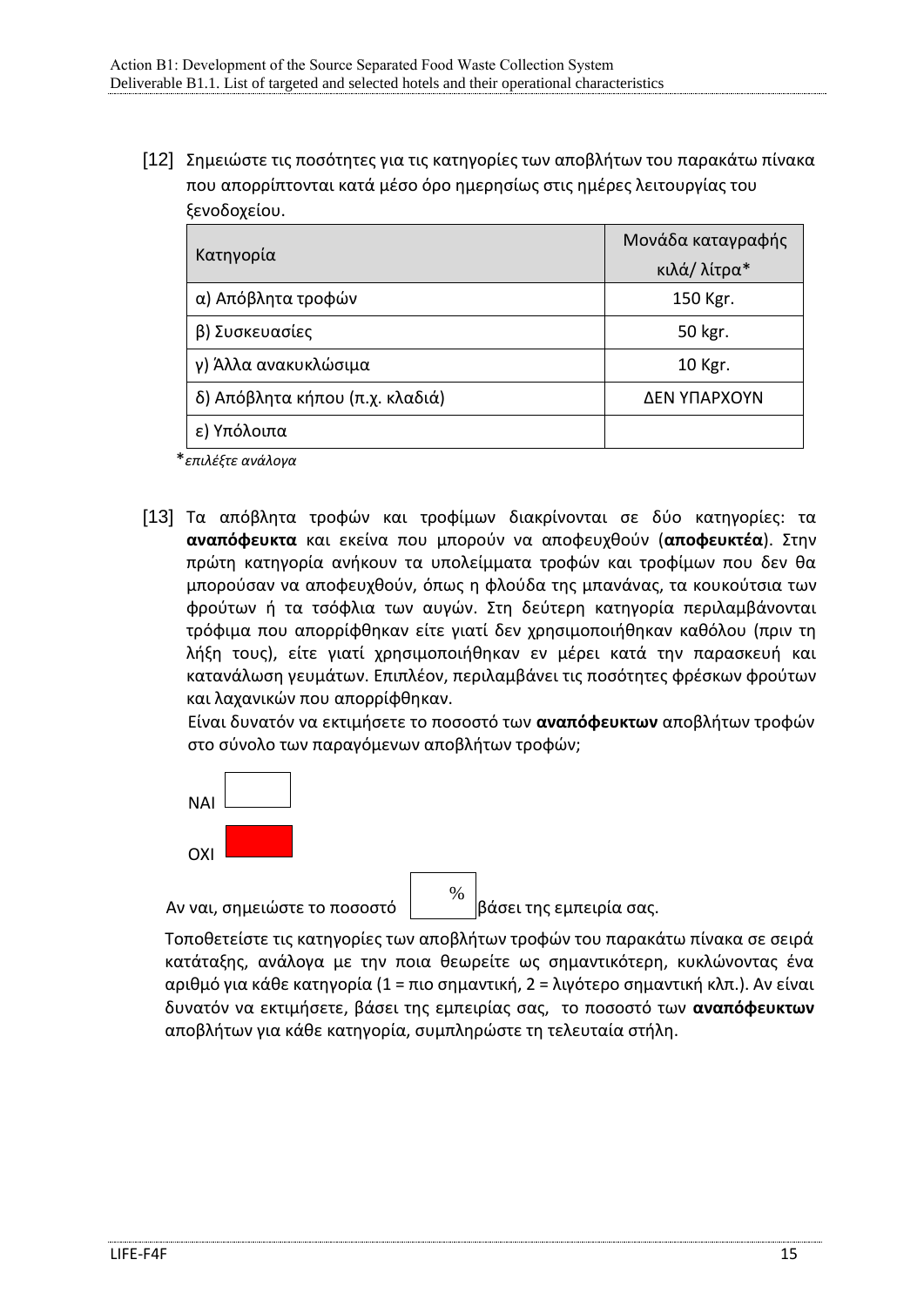Action Β1: Development of the Source Separated Food Waste Collection System Deliverable B1.1. List of targeted and selected hotels and their operational characteristics

| Κατηγορία                                                              |  |   | % αναπόφευκτων<br>αποβλήτων |
|------------------------------------------------------------------------|--|---|-----------------------------|
| Προετοιμασία και παρασκευή<br>γευμάτων                                 |  | 3 |                             |
| Υπολείμματα τροφών κατά την<br>κατανάλωση γευμάτων από τους<br>πελάτες |  | 3 |                             |
| Υπολείμματα τροφών Buffet                                              |  | 3 |                             |

[15] Το ξενοδοχείο διαθέτει ψυκτικό χώρο για την προσωρινή αποθήκευση των οργανικών αποβλήτων (υπολείμματα τροφών, απόβλητα κουζίνας κλπ.);



[16] Ο οικείος Δήμος χρησιμοποιεί Σταθμό Μεταφόρτωσης Απορριμμάτων (ΣΜΑ);

| NAI         |  |
|-------------|--|
| OXI         |  |
| ΔΕΝ ΓΝΩΡΙΖΩ |  |

Αν ναι, ποιος είναι;

.

Χρησιμοποιείται για τα απορρίμματα του ξενοδοχείου;

| NAI |  |
|-----|--|
| OXI |  |

[17] Ποιο το ετήσιο ή μηνιαίο κόστος συλλογής και μεταφοράς των απορριμμάτων του ξενοδοχείου; Σημειώστε τυχόν άλλο επιπρόσθετο κόστος για τη διαχείριση των απορριμμάτων του ξενοδοχείου.

ΚΑΝΕΝΑ ΚΟΣΤΟΣ – Ο ΔΗΜΟΣ ΑΝΑΛΑΜΒΑΝΕΙ ΣΥΛΛΟΓΗ ΚΑΙ ΜΕΤΑΦΟΡΑ ΚΑΘΩΣ ΚΑΙ ΟΙ ΣΥΝΕΡΓΑΤΕΣ ΤΑ ΑΝΑΚΥΚΛΩΣΙΜΑ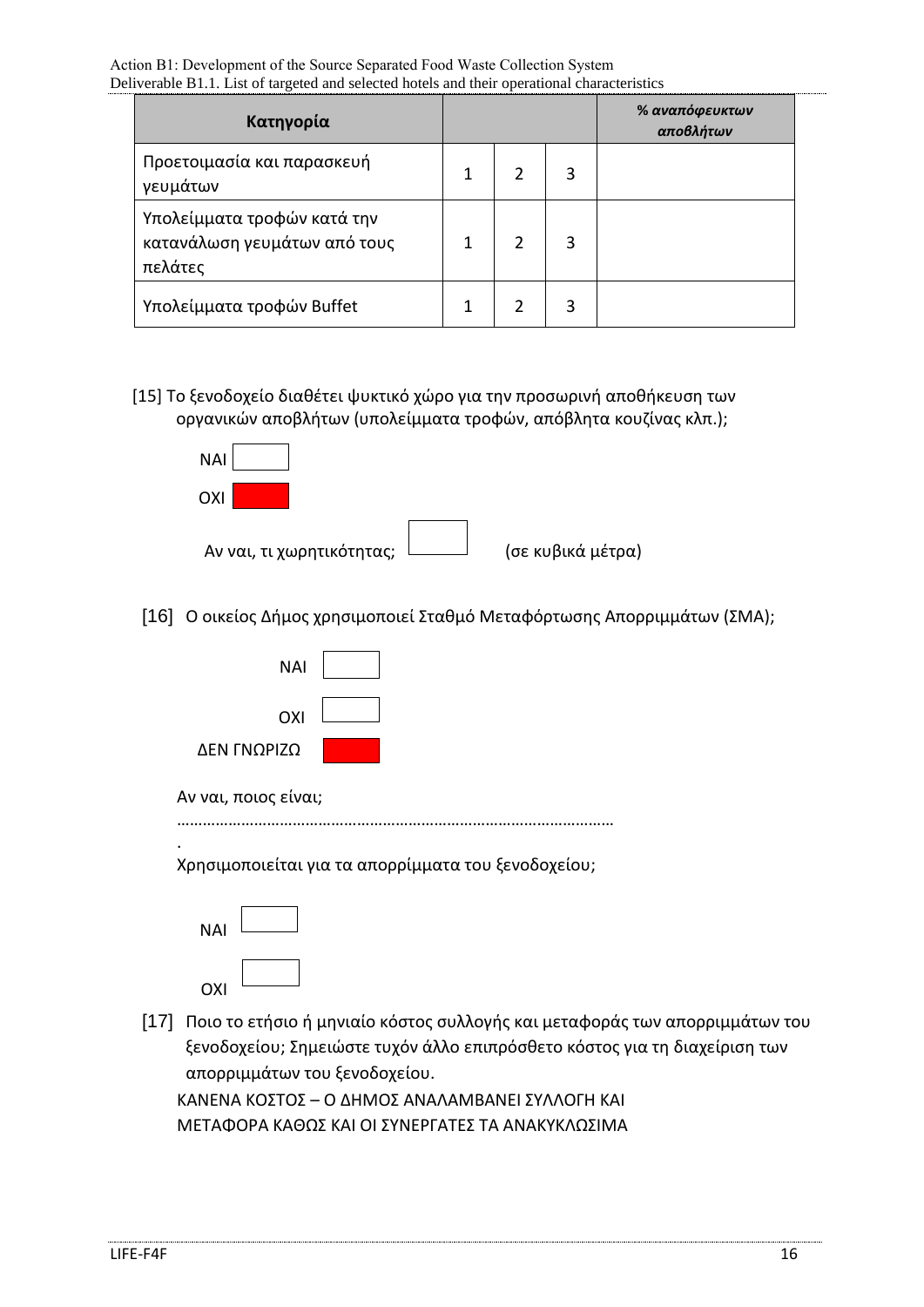[18] Θα σας ενδιέφερε η συμμετοχή\* του ξενοδοχείου σας, στην περίπτωση που αξιολογηθεί ως κατάλληλο και συμβατό, στο πρόγραμμα **LIFE-F4F**;



**\*** [*Η συμμετοχή αφορά τη δωρεάν διάθεση των αποβλήτων τροφών του ξενοδοχείου στο πρόγραμμα LIFE-F4F, για τις περιόδους Μάιος-Οκτώβριος 2018 και Μάιος-Οκτώβριος 2019.]* 

Σας ευχαριστούμε για την ολοκλήρωση του ερωτηματολόγιου. Σε περίπτωση που χρειαζόμαστε περαιτέρω διευκρινήσεις για κάποιες από τις απαντήσεις, θα μπορούσαμε να επικοινωνήσουμε με την εταιρεία σας για να συζητήσουμε αυτές τις διευκρινήσεις με μεγαλύτερη λεπτομέρεια;



*Σας ευχαριστούμε για τον χρόνο που διαθέσατε!!!*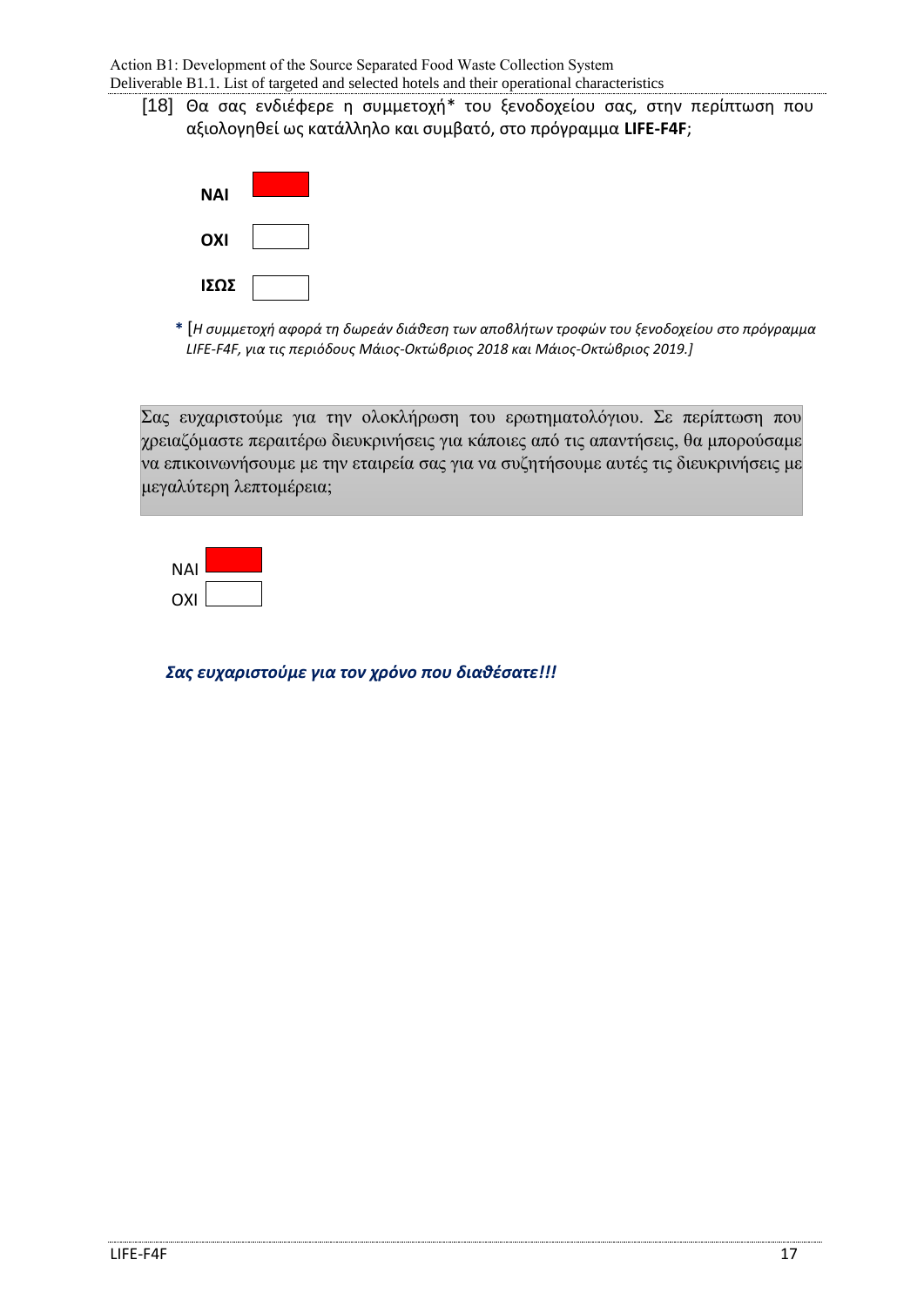# <span id="page-17-0"></span>Annex 2. Targeted hotels' characteristics- Survey results